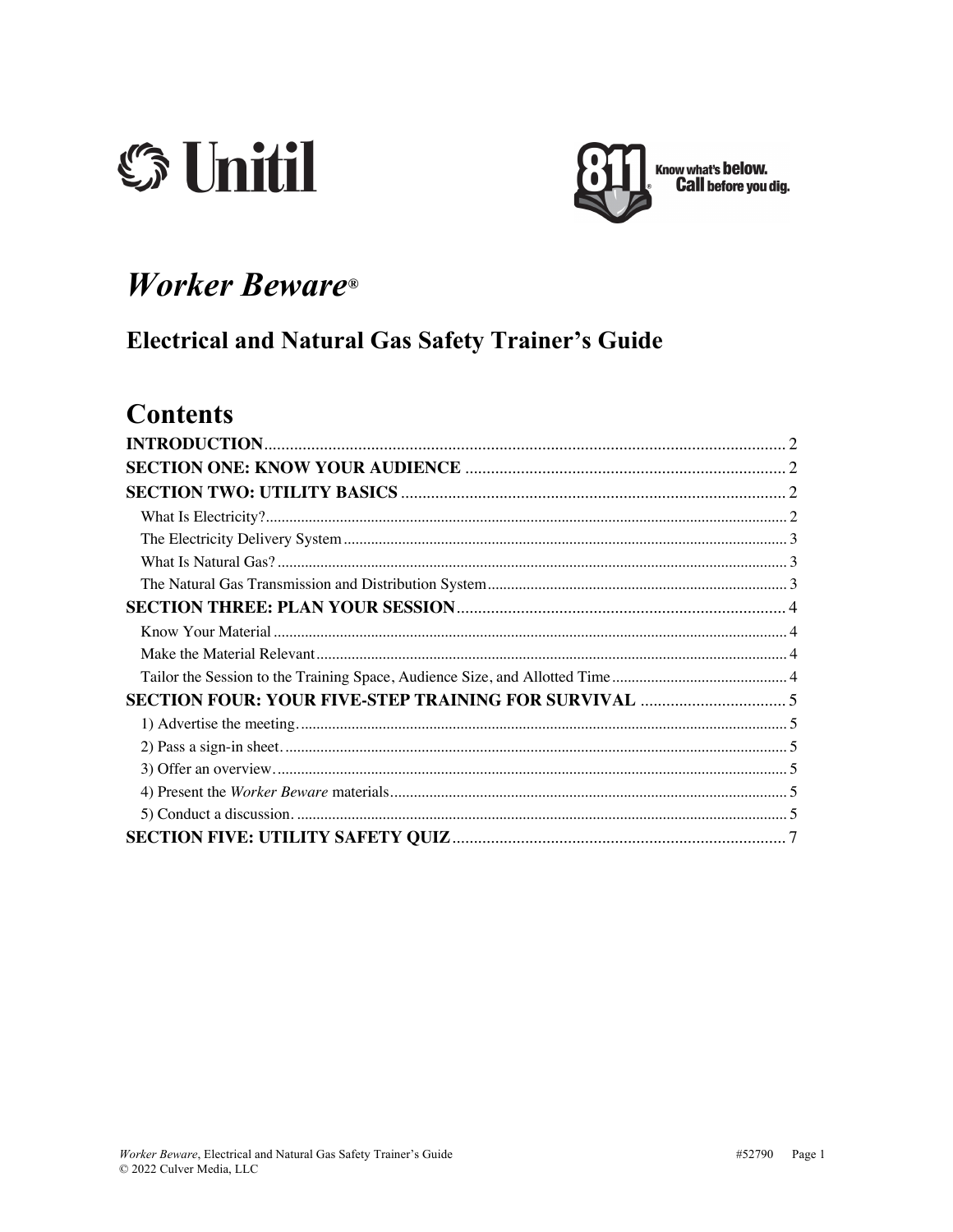# **Introduction**

The *Worker Beware* training program from Unitil is designed to provide contractors with information that will assist them in working safely around overhead and underground power lines and near natural gas pipelines.

This trainer's guide will help you make the most of the *Worker Beware* program. It contains five sections:

- **Know Your Audience.** An overview of contractors' learning preferences.
- **Utility Basics.** Information on how electricity and natural gas work and some terms to know.
- **Plan Your Session.** Tips for preparing an effective training session.
- **Your Five-Step Training for Survival.** Step-by-step training guidance.
- **Before and After Quiz.** Reproducible electrical safety quiz to help trainers and participants evaluate the program's impact.

## **Section One: Know Your Audience**

Understanding how contractors learn best will help you tailor your training session to this unique audience. Take into consideration the following:

- **Contractors are very focused on working efficiently.** Contractors may face pressure to cut corners where safety is concerned in the interest of saving time and money. Acknowledging this from the start—and cautioning against it—will put you all on the same page.
- **Contractors tend to be action-oriented learners** who do best when given an opportunity to practice and repeat recommended behaviors.
- **Contractors prefer practical (rather than theoretical) information.** Keep the focus on real-life situations.

# **Section Two: Utility Basics**

This section will help you answer questions about electricity and natural gas from session participants.

### *What Is Electricity?*

Electricity results from the flow of electrons between atoms that occurs when atoms carry different charges. Electrons are negatively charged and flow to positively charged atoms until the charge is level or neutral.

- The flow of electrons is called **current**.
- The force propelling the flow of electrons is measured in **voltage**, or volts for short.
- The rate at which electricity moves is called **amperes**, or **amps** for short.
- When an object or substance limits the flow of current, this property is called **resistance**. Resistance is measured in **ohms**.
- Materials with a high level of resistance are called **insulators**. Common insulators include plastics, rubber, and air. These materials do not allow electricity to pass through them easily; however, even insulators can conduct electricity under certain conditions.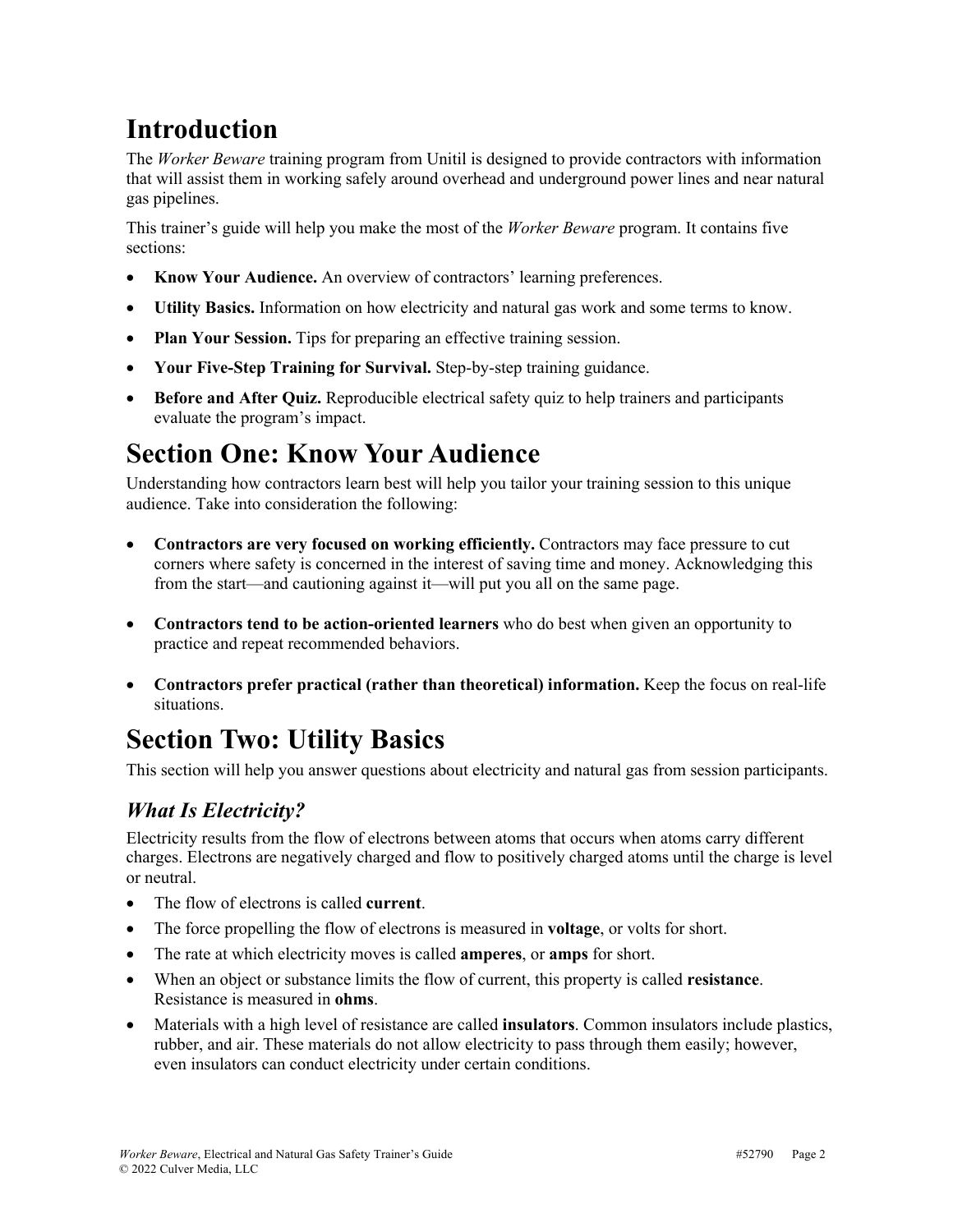• Materials with a low level of resistance are called **conductors**. Common conductors include water, most metals, and the human body. Electricity can pass easily through these materials under almost all conditions.

### *The Electricity Delivery System*

Electricity is generated at power plants. A thick coil of wire spins inside giant magnets at the plant, moving the electrons in the wire and making electricity flow.

Wires on tall transmission towers carry high-voltage electricity from power plants to substations, where the voltage is reduced. From substations, electricity travels on smaller wires that branch out down streets, either overhead or underground.

Overhead and underground power lines carry electricity to transformers on poles or on the ground, where the voltage is reduced again to a level that is safe for typical use. From transformers, electricity travels into buildings through service drop wires. These connect to the meter and to all the wires that run inside walls to outlets and switches.

Note that electric-line workers receive extensive training and are experts in handling power lines. They also have special equipment for handling electric infrastructure. Contractors should understand that even with training, their understanding of electricity is basic.

### *What Is Natural Gas?*

Natural gas, like petroleum, is a fossil fuel. It is found in pockets deep underground and is harvested by drilling. Here are some basic properties of natural gas:

- Natural gas ignites at about the temperature at which a cigarette burns.
- Natural gas burns within a specific concentration range: between approximately 5% and 15% gas to air. At the ideal 10% concentration, natural gas burns cleanly.
- Natural gas is lighter than air. Whenever possible, it will rise. If contained, it will move laterally or **migrate**, seeking an upward path, and it will follow the path of least resistance.
- Natural gas is odorless. Unitil adds a distinctive, sulfur-like odor to natural gas so you can detect even small amounts of escaping gas. Gas that has been treated with these chemicals is **odorized**; however, certain conditions can strip the odorant from the natural gas.
- Many natural gas transmission companies do not odorize natural gas transmission lines.

### *The Natural Gas Transmission and Distribution System*

To harness and transmit natural gas, we use thousands of miles of pipes. There are three types of pipes used in the system: transmission pipelines, main lines, and service lines.

Transmission pipelines move natural gas from refining plants across long distances. They are the largest pipelines. Note that natural gas in some transmission lines has not yet been treated with odorants and thus has no smell.

Always be aware of pipeline markers that indicate the need for extra care around a high-volume transmission line. For security purposes, these markers are general indicators only and do not show the exact location, path, or depth of gas pipelines. Call the number on the marker if you notice any type of suspicious activity or construction occurring nearby without natural gas utility personnel present.

From transmission pipelines, main lines bring natural gas into residential and commercial areas where it will be used. Service lines bring natural gas from main lines to individual structures.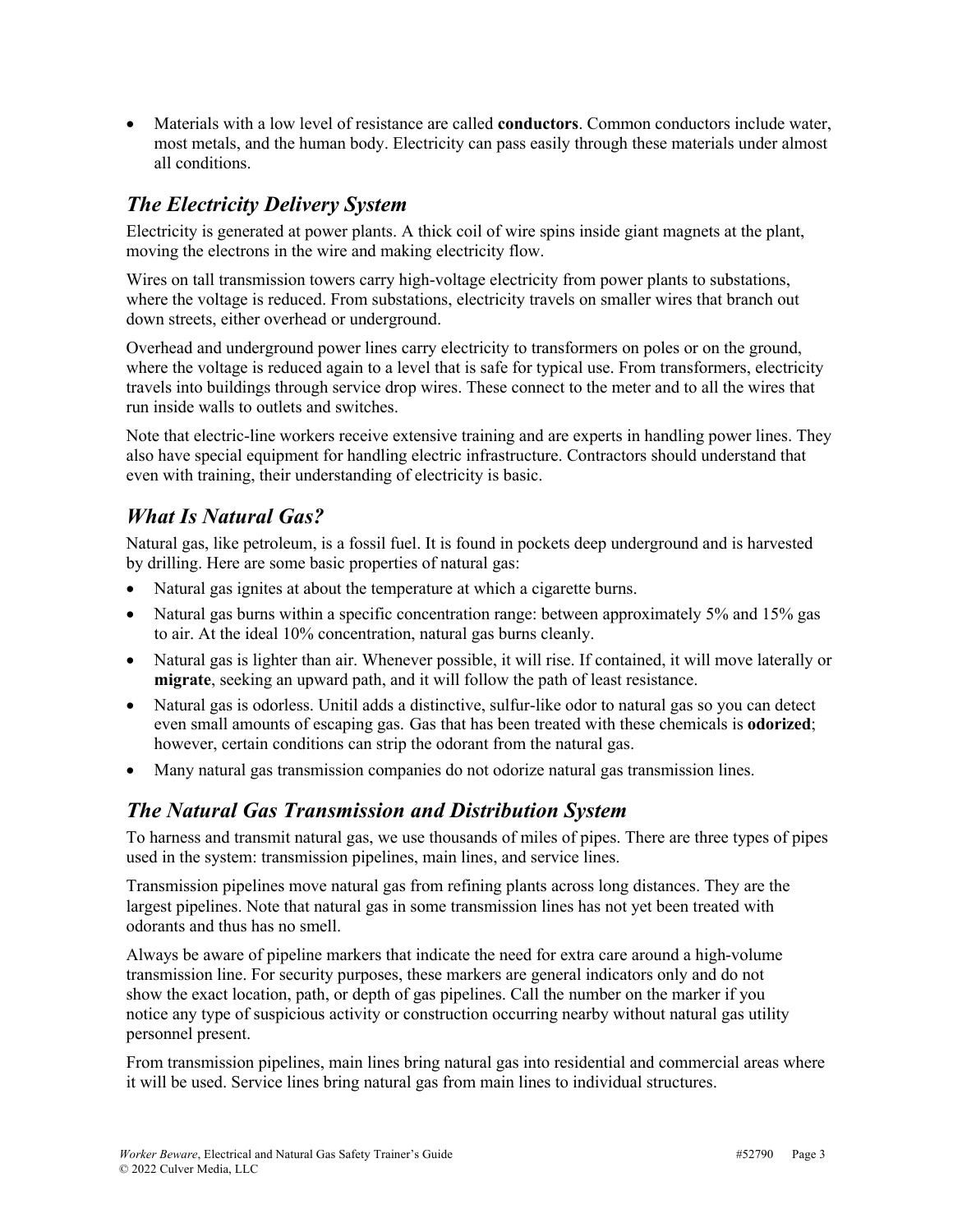Pressure, created at various points along the lines, moves the gas through the pipes. The size of natural gas lines varies greatly from 1 inch to 4 feet in diameter; the pressure can vary from ¼ pound per square inch to 1,000 pounds per square inch. The size of a gas line is NOT a reliable indicator of the internal pressure.

# **Section Three: Plan Your Session**

A well-organized, informed instructor will gain participants' respect and be far more effective. Below are some recommendations to help you prepare for the electrical safety training session with confidence.

### *Know Your Material*

Always preview the materials before showing them to session participants. Gathering information in advance can be useful and make the training materials more relevant. Review all the materials and rehearse your presentation well before the session.

#### *Make the Material Relevant*

Identify the key situations that contractors in your training session may encounter, and focus the group's attention on these topics during training:

- **What job-site activities or situations** bring them close to overhead power lines?
- **What type of long or tall equipment do they use** that might come into contact with overhead power lines?
- **What type of digging activities** might bring them close to underground power lines and/or natural gas lines?
- **Where are the natural gas transmission lines** in your area?
- **What electrical or natural gas hazards** have participants encountered in the past? Recently?

#### *Tailor the Session to the Training Space, Audience Size, and Allotted Time*

Remember that contractors are hands-on, action-oriented learners. The session will need to include opportunities to simulate recommended practices and to discuss potential applications of the material. Room size and arrangement can have a measurable impact on the participation level. Consider:

- **Will all materials be visible** to all participants, or do you need additional space or equipment?
- **Are the seats arranged in a way** that will foster discussion?
- **Is there adequate space** for participants to conduct simulations?
- **Is there adequate lighting** for all participants to see the instructor and materials and to take notes if necessary?
- **Will everyone be able to hear?**

Just as room and audience size can impact the effectiveness of training, so can session time. No one learns well sitting for long periods. On the other hand, cramming too much information into a short session can reduce retention. Plan your session to allow time for discussions and simulations. If there is not time for all the materials, consider which ones will be most effective for these participants.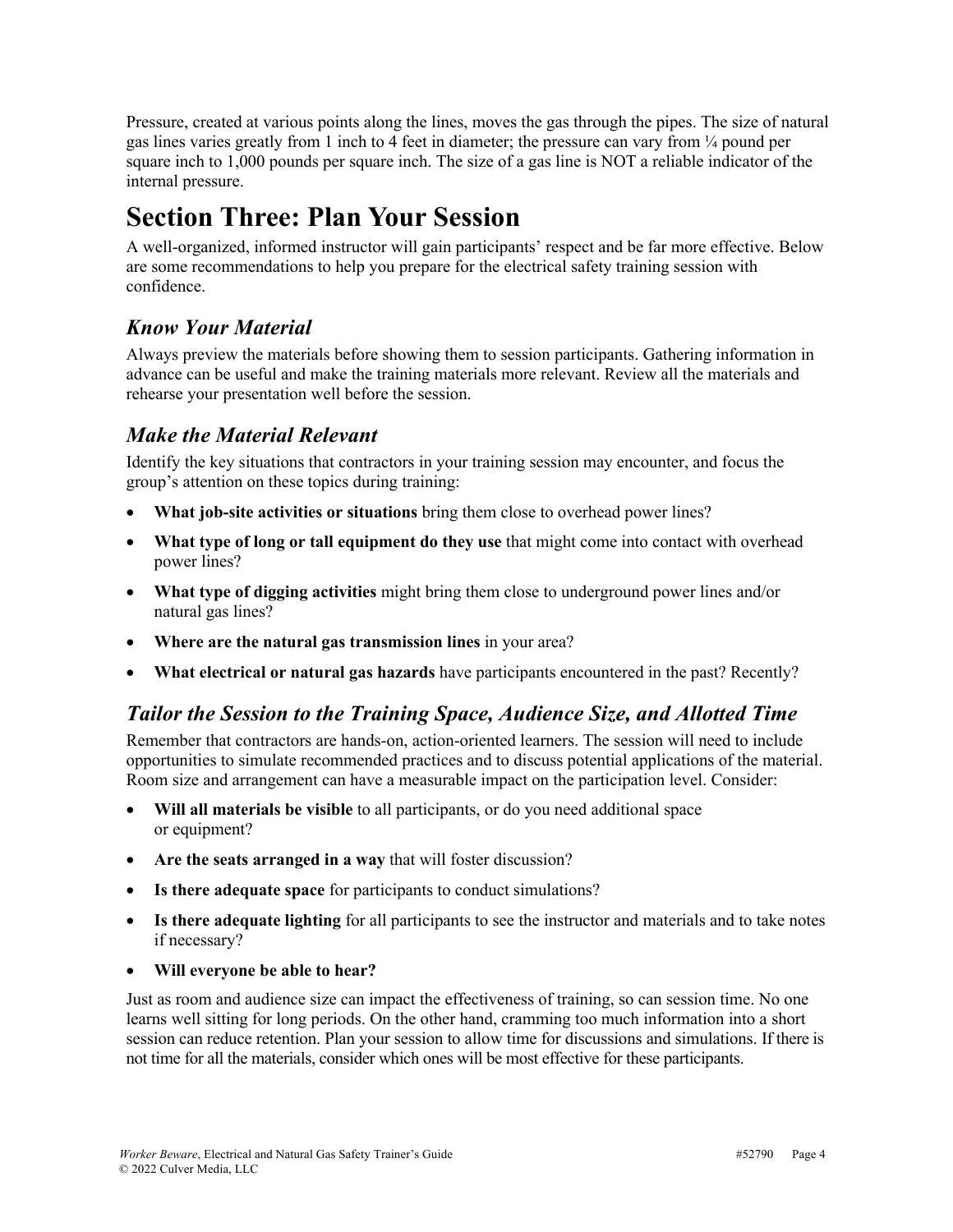## **Section Four: Your Five-Step Training for Survival**

Follow these steps for a high-impact meeting that will keep participants involved and reinforce essential safety information:

### *1) Advertise the meeting.*

Post a notice well in advance of the meeting in a highly visible location.

### *2) Pass a sign-in sheet.*

Keep attendance records of all safety meetings. Someday, you may have to show who attended the meeting, what the session covered, and when it was held.

#### *3) Offer an overview.*

Tell participants what you will cover in the meeting and what you hope they will learn. This is a good time to convey the importance of this information—that it can help protect contractors, their crews, and the public from utility line–related injury or death.

#### *4) Present the* **Worker Beware** *materials.*

Discuss the utility safety information in these materials and the electrical and natural gas emergencies participants might encounter. Review these vital safety tips with participants periodically to refresh their memories.

#### *5) Conduct a discussion.*

Participants will retain more information if they get involved in a discussion:

- **Remind participants of the circumstances of any recent power line or natural gas pipeline contacts** in your region. Discuss how information in the materials is relevant to those incidents.
- **Stress the importance of contractors keeping themselves, their tools, their equipment, and their vehicles the required distances away from overhead power lines:**
	- § **When cranes and derricks are used in construction:** Keep the crane boom and load at least **20 feet** away from lines up to 350 kV and **50 feet** away from lines greater than 350 kV but at or less than 1,000 kV. Always assume the line is energized, and allow nothing closer unless you have confirmed with the utility owner/operator that the line has been deenergized.
		- If voltage is unknown, contact Unitil before work begins.
	- § **For tools and equipment other than cranes and derricks used in construction,** OSHA requires that you keep yourself and your equipment at least 10 feet away from overhead power lines carrying up to 50 kV.
	- § **As voltage increases, clearance distances also increase.** Contact Unitil and consult the OSHA regulations at www.osha.gov for specific safety clearance requirements and encroachment prevention precautions.
- **Review the proper 811 notification procedures and the utility color code.** Discuss why following the law and allowing extra time for a utility locate can save time and money in the long run. Discuss additional safety measures, such as pre-marking the dig area, conducting a visual site survey, and asking the property owner about any private underground electric or natural gas lines. *Remind participants to always contact their state 811 center before digging and for the most*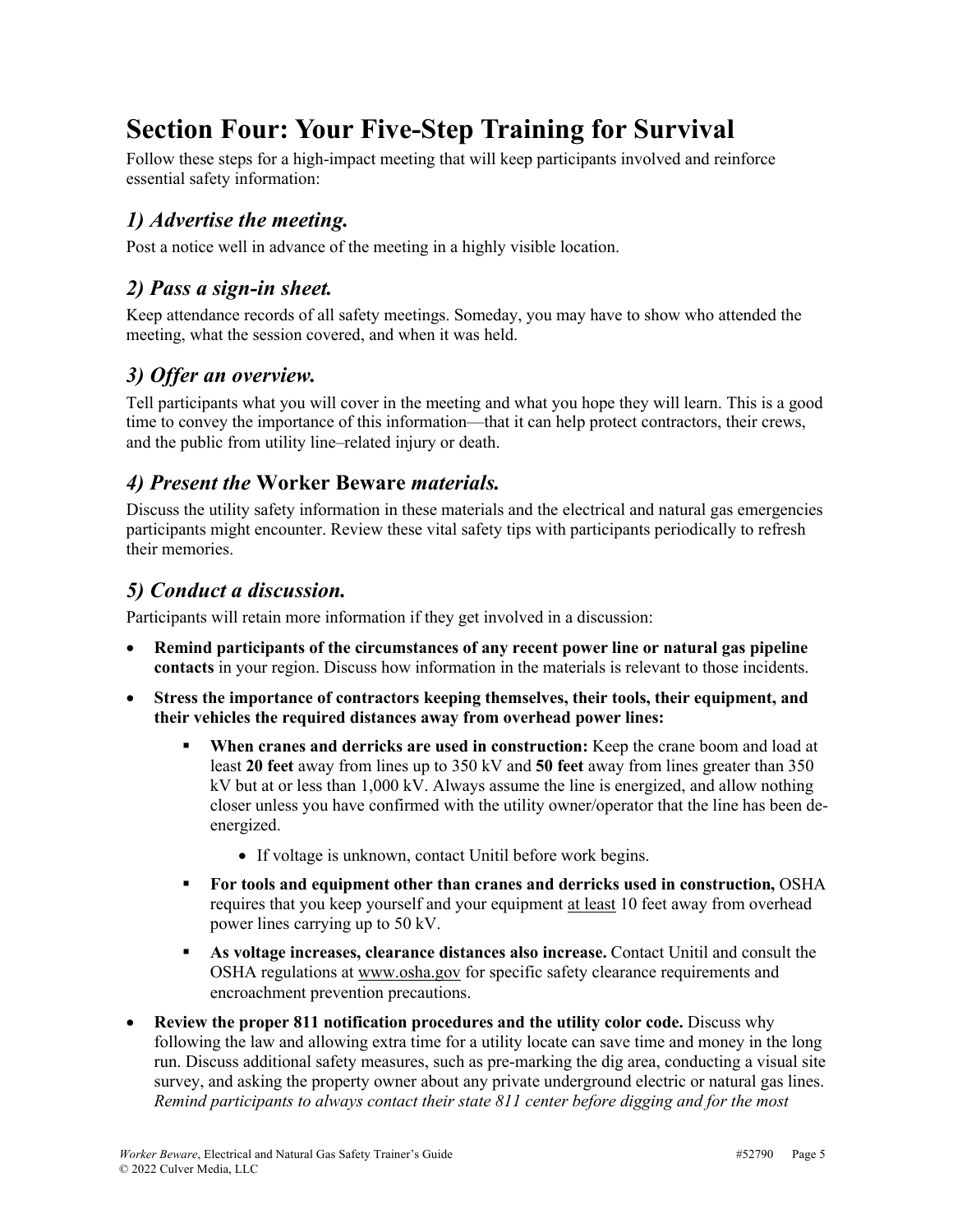*current requirements.*

- **Invite participants to ask questions** about the materials and the safety procedures they outline. If they have questions you can't answer, research the answers yourself, and provide that information as soon as possible.
- **Ask participants to brainstorm a list of key safety issues** identified in the materials. Review these key issues, and discuss incidents that resulted when related safety precautions were ignored. What were the consequences?
- **Ask each participant to name one thing they learned** from the materials or discussion that will help them be safer in the future.

Remember that discussions are intended to reinforce proper behavior—NOT to call out or embarrass participants. Maintain a cooperative, supportive atmosphere at all times, and encourage participants to ask questions and provide feedback.

## **Section Five:** *Worker Beware* **Utility Safety Quiz**

The quiz on the next page is intended to help instructors and participants assess the program's effectiveness. Administer it before beginning the training, and ask participants to record their answers in the "Before" column. Then administer it again at the end of the session, and ask participants to list answers in the "After" column. The quiz is designed for two-sided photocopying.

### **Quiz Answers:**

- 1. C
- 2. D
- 3. B
- 4. D
- 5. D
- 6. A
- 7. B
- 8. D
- 9. D
- 10. B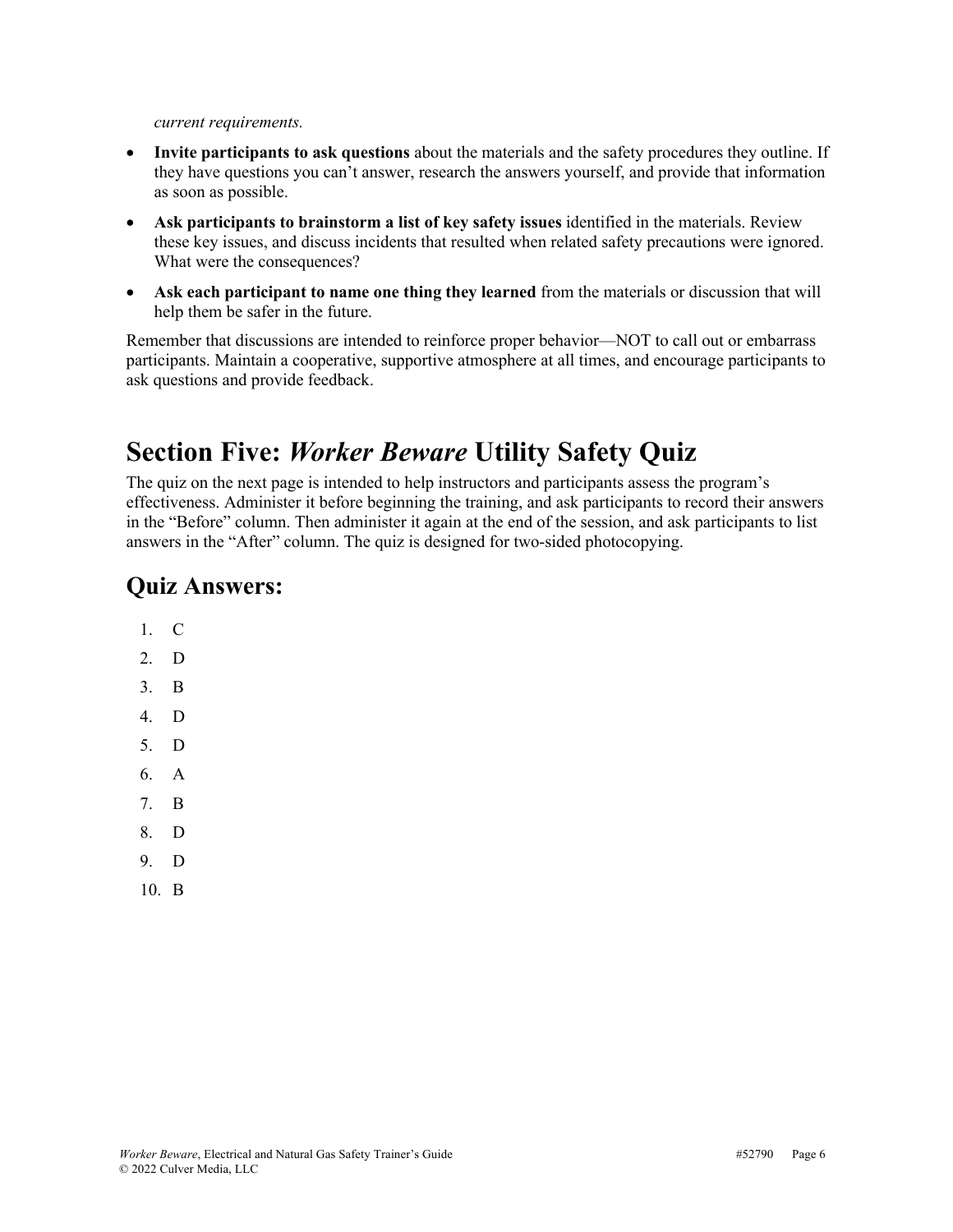## *Worker Beware®* **Utility Safety Quiz**

| <b>Before</b> | <b>Questions</b>                                                                                                                                                                                                                                                                                                                                                                                                                                             | After |
|---------------|--------------------------------------------------------------------------------------------------------------------------------------------------------------------------------------------------------------------------------------------------------------------------------------------------------------------------------------------------------------------------------------------------------------------------------------------------------------|-------|
|               | 1. For tools and equipment other than cranes or derricks used in<br>construction, what is the <i>minimum</i> safe clearance from overhead<br>power lines?<br>A. 6 inches<br><b>B.</b> 100 feet<br>C. 10 feet<br>D. 5 feet                                                                                                                                                                                                                                    |       |
|               | 2. If you suspect a natural gas leak, you should:<br>A. Bury your excavation<br>B. Use your phone or radio<br>C. Attempt to shut off the gas supply<br>D. None of the above                                                                                                                                                                                                                                                                                  |       |
|               | 3. If you must work closer than the safe clearance distance from<br>overhead power lines, which of the following should you do?<br>A. Attempt to disconnect electrical service<br>B. Call Unitil in advance<br>C. Evacuate nearby homes<br>D. Both A and C                                                                                                                                                                                                   |       |
|               | 4. What does the law require that you do to determine the<br>location of underground utility lines before digging on a jobsite?<br>A. Look for right-of-way markers<br>B. Check your maps<br>C. Call Unitil<br>D. Notify 811                                                                                                                                                                                                                                 |       |
|               | 5. How should you assist a coworker who contacts a power line<br>while operating heavy equipment?<br>A. Call 911 and Unitil<br>B. Encourage him/her to remain on the equipment until<br>utility personnel arrive<br>C. If there is danger from fire or another hazard, tell him/her to<br>jump clear of the equipment without touching the<br>equipment and the ground at the same time, land with feet<br>together, and shuffle away<br>D. All of the above |       |